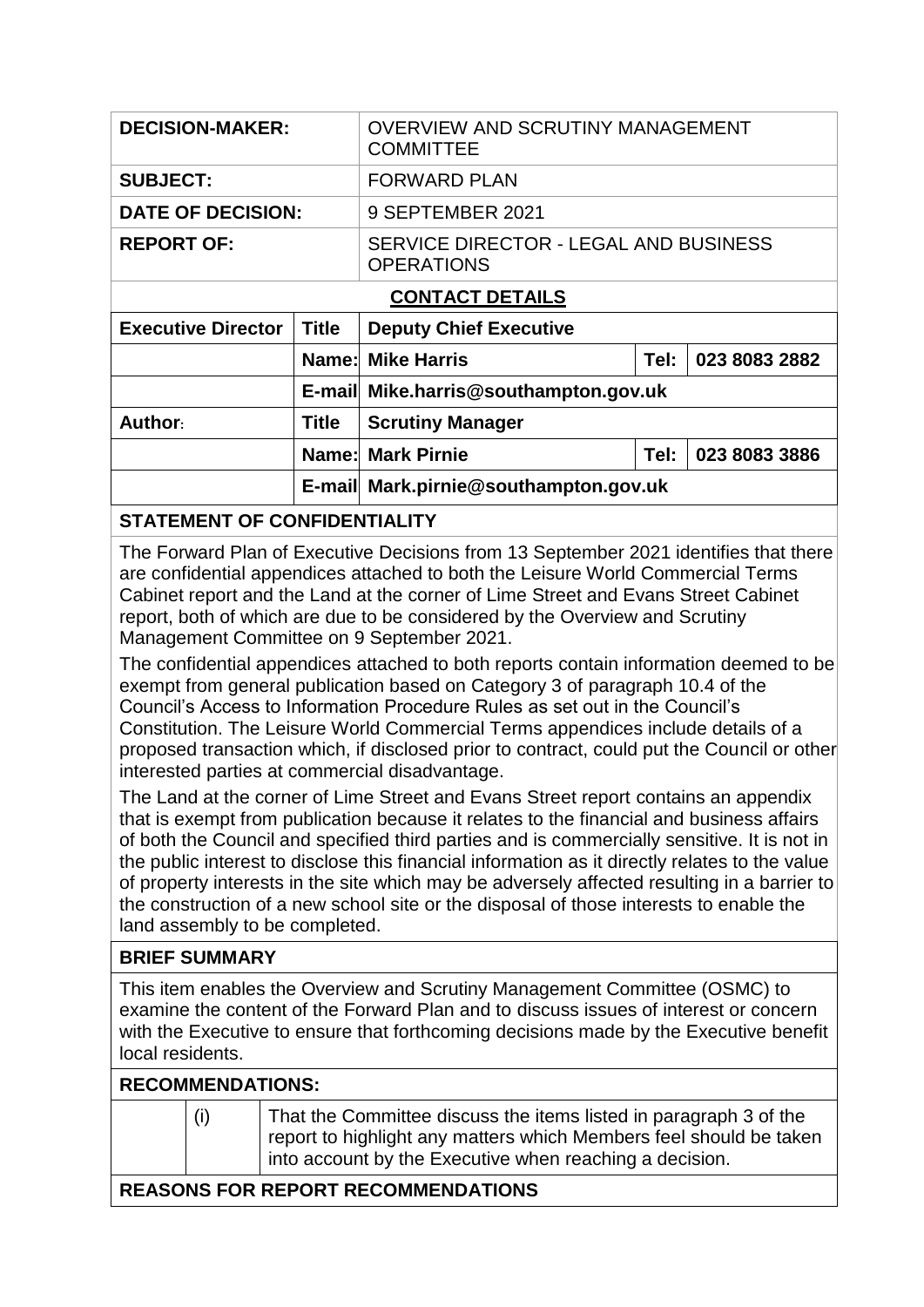| 1.                                                                                                                                                          | To enable Members to identify any matters which they feel Cabinet should<br>take into account when reaching a decision.                                                                                |                 |                                          |                     |  |
|-------------------------------------------------------------------------------------------------------------------------------------------------------------|--------------------------------------------------------------------------------------------------------------------------------------------------------------------------------------------------------|-----------------|------------------------------------------|---------------------|--|
| ALTERNATIVE OPTIONS CONSIDERED AND REJECTED                                                                                                                 |                                                                                                                                                                                                        |                 |                                          |                     |  |
| 2.                                                                                                                                                          | None.                                                                                                                                                                                                  |                 |                                          |                     |  |
|                                                                                                                                                             | <b>DETAIL (Including consultation carried out)</b>                                                                                                                                                     |                 |                                          |                     |  |
| 3.                                                                                                                                                          | The Council's Forward Plan for Executive Decisions from 13 September 2021<br>has been published. The following issues were identified for discussion with<br>the Decision Maker:                       |                 |                                          |                     |  |
|                                                                                                                                                             | <b>Portfolio</b>                                                                                                                                                                                       | <b>Decision</b> |                                          | <b>Requested By</b> |  |
|                                                                                                                                                             | Growth                                                                                                                                                                                                 |                 | <b>Leisure World Commercial Terms</b>    | <b>Cllr Fielker</b> |  |
|                                                                                                                                                             | Finance &<br>Capital Assets /<br>Education                                                                                                                                                             |                 | Land at the corner of Lime St / Evans St | <b>Cllr Fielker</b> |  |
| 4.                                                                                                                                                          | Briefing papers responding to the items identified by members of the<br>Committee are appended to this report. Members are invited to use the<br>papers to explore the issues with the decision maker. |                 |                                          |                     |  |
|                                                                                                                                                             | <b>RESOURCE IMPLICATIONS</b>                                                                                                                                                                           |                 |                                          |                     |  |
|                                                                                                                                                             | <b>Capital/Revenue</b>                                                                                                                                                                                 |                 |                                          |                     |  |
| 5.                                                                                                                                                          | The details for the items identified in paragraph 3 are set out in the Executive<br>decision making report issued prior to the decision being taken.                                                   |                 |                                          |                     |  |
| <b>Property/Other</b>                                                                                                                                       |                                                                                                                                                                                                        |                 |                                          |                     |  |
| 6.                                                                                                                                                          | The details for the items identified in paragraph 3 are set out in the Executive<br>decision making report issued prior to the decision being taken.                                                   |                 |                                          |                     |  |
|                                                                                                                                                             | <b>LEGAL IMPLICATIONS</b>                                                                                                                                                                              |                 |                                          |                     |  |
|                                                                                                                                                             | Statutory power to undertake proposals in the report:                                                                                                                                                  |                 |                                          |                     |  |
| 7.                                                                                                                                                          | The duty to undertake overview and scrutiny is set out in Part 1A Section 9 of<br>the Local Government Act 2000.                                                                                       |                 |                                          |                     |  |
|                                                                                                                                                             | <b>Other Legal Implications:</b>                                                                                                                                                                       |                 |                                          |                     |  |
| 8.                                                                                                                                                          | The details for the items identified in paragraph 3 are set out in the Executive<br>decision making report issued prior to the decision being taken.                                                   |                 |                                          |                     |  |
| <b>RISK MANAGEMENT IMPLICATIONS</b>                                                                                                                         |                                                                                                                                                                                                        |                 |                                          |                     |  |
| The details for the items identified in paragraph 3 are set out in the Executive<br>9.<br>decision making report issued prior to the decision being taken.  |                                                                                                                                                                                                        |                 |                                          |                     |  |
|                                                                                                                                                             | <b>POLICY FRAMEWORK IMPLICATIONS</b>                                                                                                                                                                   |                 |                                          |                     |  |
| 10.<br>The details for the items identified in paragraph 3 are set out in the Executive<br>decision making report issued prior to the decision being taken. |                                                                                                                                                                                                        |                 |                                          |                     |  |
| <b>KEY DECISION</b><br><b>No</b>                                                                                                                            |                                                                                                                                                                                                        |                 |                                          |                     |  |
| <b>WARDS/COMMUNITIES AFFECTED:</b><br>None directly as a result of this report                                                                              |                                                                                                                                                                                                        |                 |                                          |                     |  |